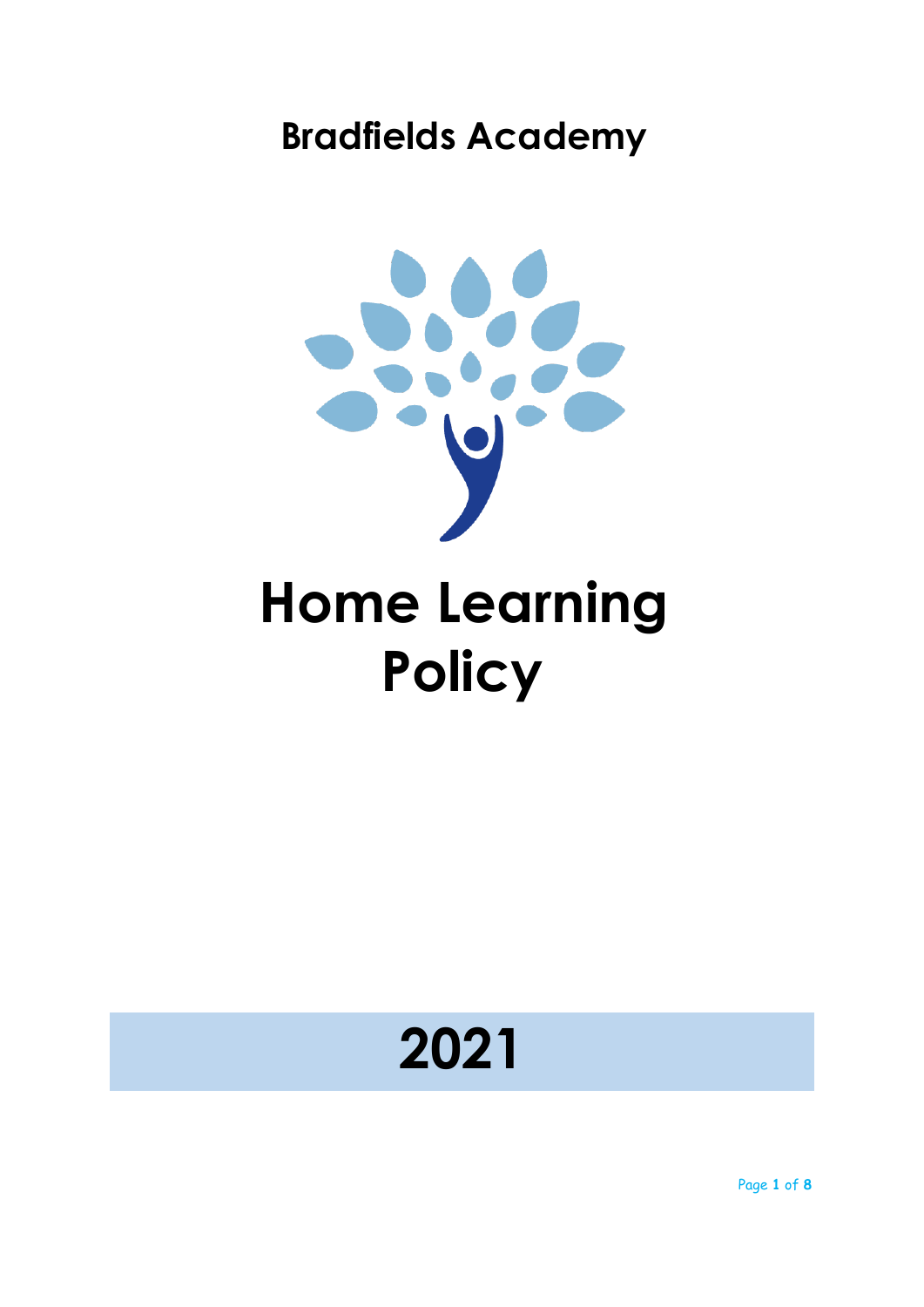### **Contents**

Home Learning at Bradfields Academy.................................................... **Error! Bookmark not defined.**

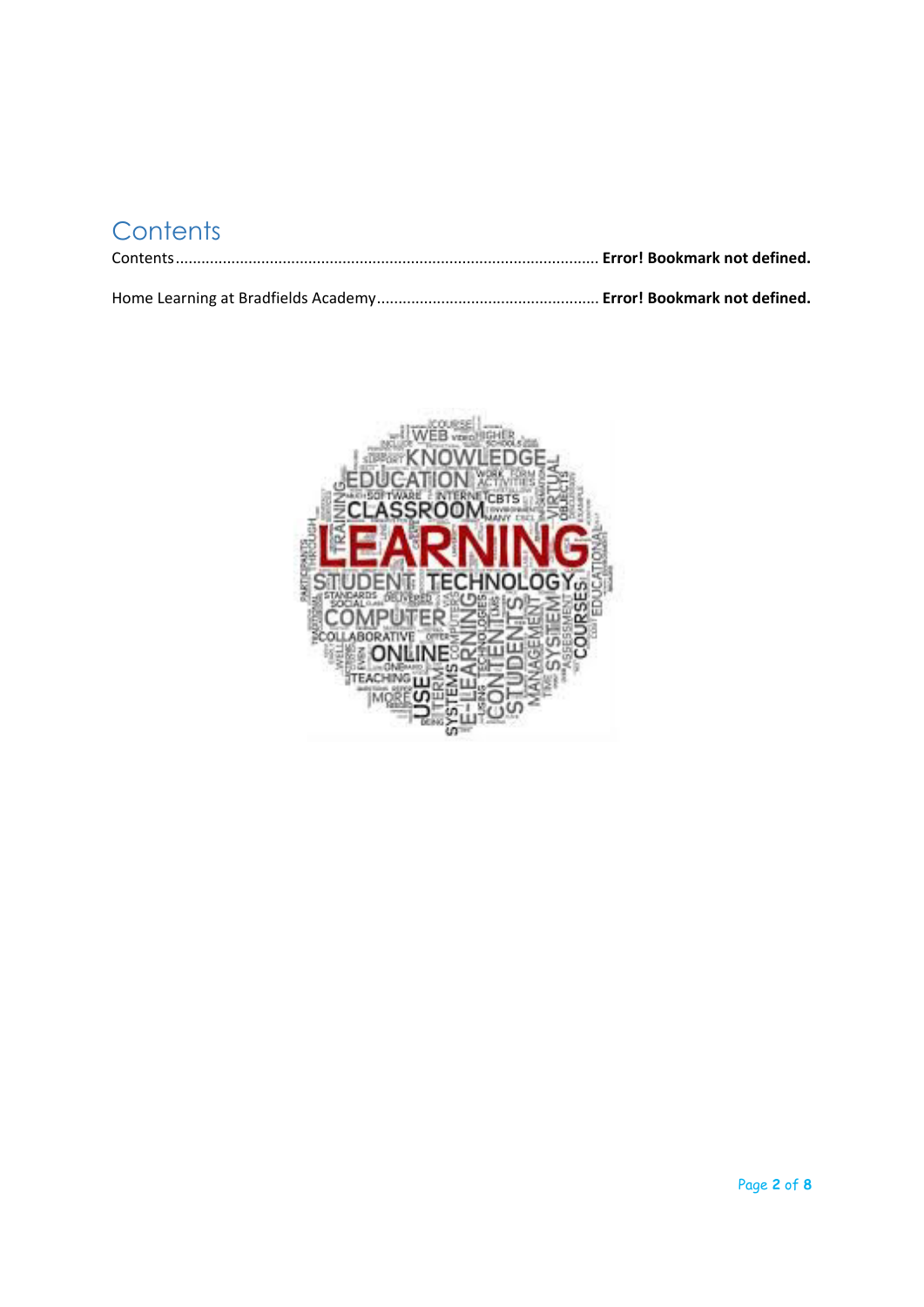This policy sets out to outline the purpose, format and procedures for the design, setting, assessment and monitoring of Home Learning across Bradfields Academy. The Home Learning policy has been further refined and developed following feedback from parents/carers and parental forum discussions.

Not all students will be able to engage with home learning due to their presenting needs and as such staff will ensure that a flexible personalised approach is used where needed.

Home learning is only set where it is purposeful and will positively impact on student learning as such not creating unnecessary burden on staff.

#### **The benefits of Home Learning may include:**

- consolidating and extending learning covered in class and/or preparing for new learning activities
- developing in students a sense of responsibility and ownership for their own learning
- additional learning time
- improved self-confidence and motivation
- increased ability to study independently
- furthering students ability and interest in reading
- parental engagement, co-operation and support
- further opportunities for home/academy dialogue
- an opportunity to rehearse key skills, such as times tables, doubling facts, addition sums, spellings, handwriting and other key facts
- increased engagement in reading

#### **Home Learning Timetable**

This is decided by each subject department area in collaboration with the Vice Principals.

The completed timetable will be accessible by all staff via the Staff Shared area (x drive) and by parents/carers via the academy website. On a termly basis subject leaders will submit Home Learning themes and topics which will be available to parents/carers via the website.

Home Learning is expected to be completed over the course of a week, a fortnight or term so it can fit around family lifestyles and commitments. Other Home Learning [e.g. reading, multiplication tables and spellings] are proven to be better when completed in shorter daily sessions. Daily reading targets will be set as part of the 'Buster's Book Club Scheme'. Core subjects will set Home Learning on a daily/weekly basis and foundation subjects will be set once per fortnight or as a termly project.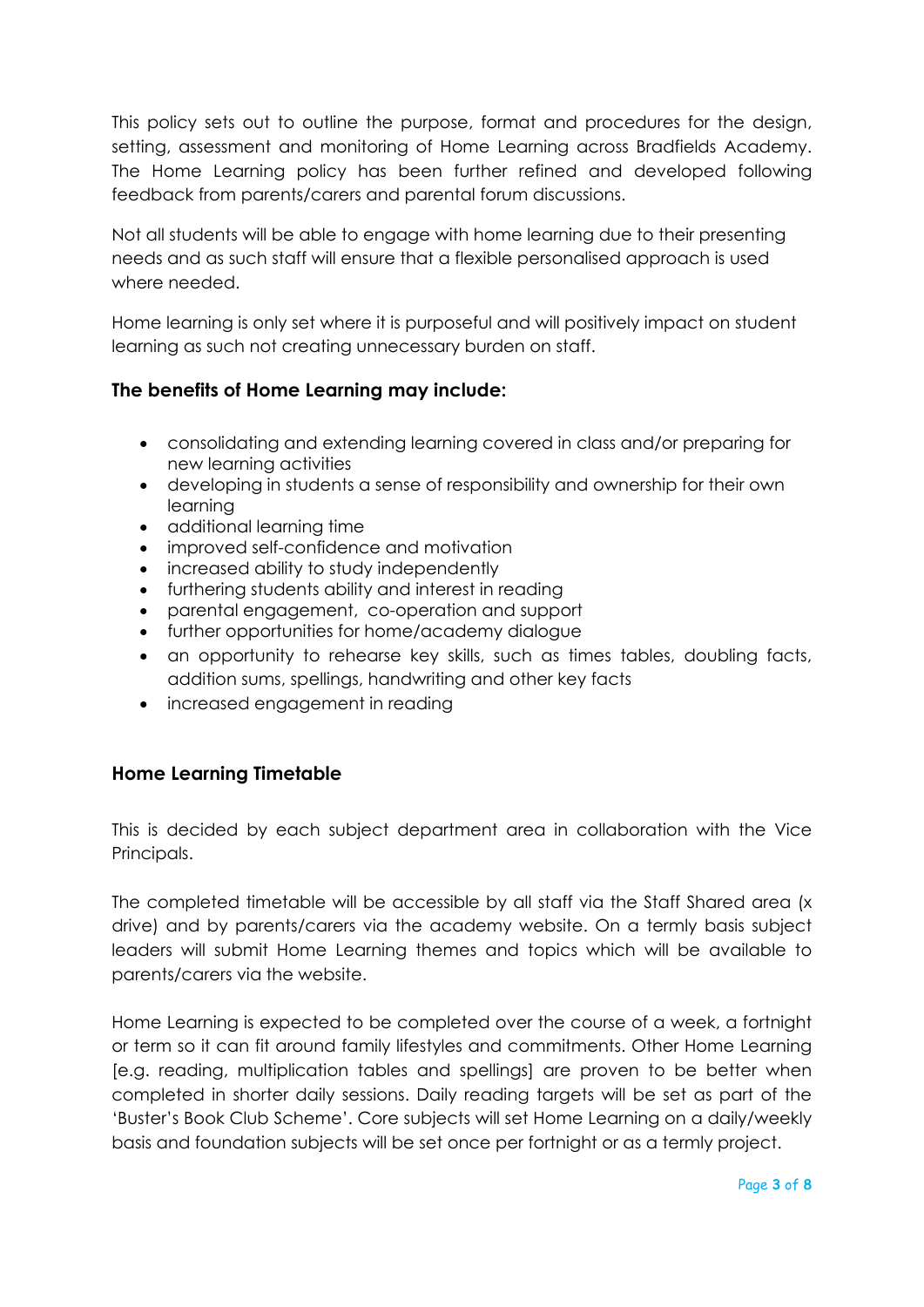Within the Primary stage, Home Learning is set and targeted according to age. It takes account of specific needs [for example: Year R will be set a reading book on a weekly basis and parent-child discussions may be set on a daily basis, however, for older students in KS1 the time allocation will increase, with daily reading/numeracy/literacy set on a weekly basis].

#### **Types of Home Learning:**

Home Learning at Bradfields Academy is designed to support students in further developing and extending their reading, English and maths knowledge and skills as appropriate to their stage and age. In addition, all students are encouraged to further develop their life skills through the completion of Life Skill challenges. These are to be completed at their own pace throughout the academic year and recorded in their student planners. Students in KS4 and the Sixth Form will also receive additional Home Learning from their option subjects when appropriate to their course of study.

Examples of types of Home Learning which may be set are :

- Consolidation of work in class
- Practice learning by doing /showing to an adult
- Completion coursework assignments
- Research, reading or interviews
- Drawings
- Life Skills Challenges such as practicing cooking skills or taking a trip to the supermarket
- Physical challenges to complete e.g. complete star jump exercises
- Reading
- Spellings
- Times Tables
- Telling the Time

#### **The Role of the Student is to take the responsibility to:**

- listen to Home Learning instructions
- copy down instructions for the task and deadline data into their student planners [assisted by Teachers/TAs where appropriate]
- Ensure that Home Learning is completed and handed in to their subject teacher to meet the deadlines or submitted electronically via the appropriate platform e.g. SeeSaw, Microsoft o365, etc
- attempt all learning tasks and give their best
- inform the class teacher of any difficulties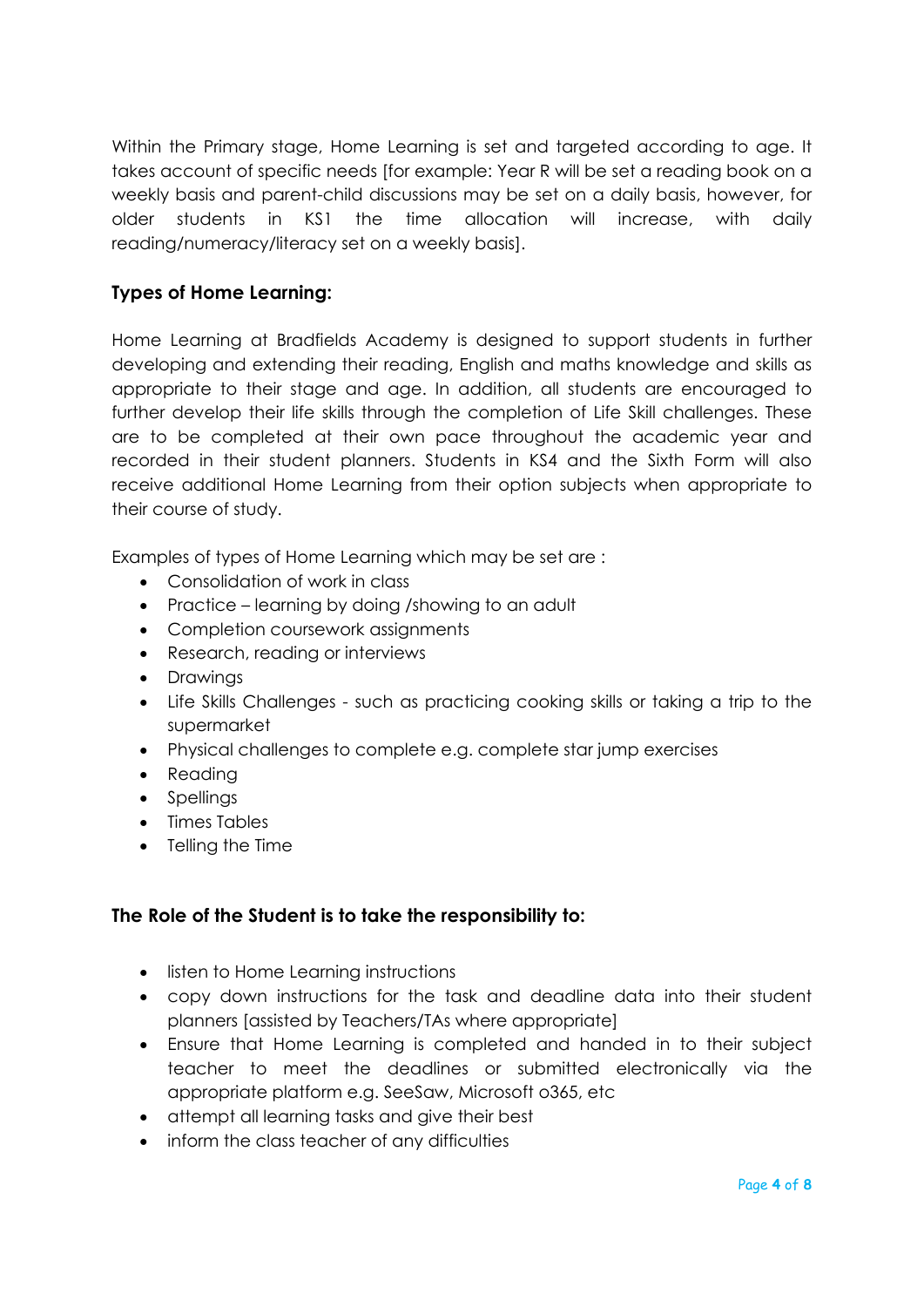- highlight to the Student Curriculum Committee or Student Council any ideas they may have about Home Learning
- record reading and reading activity in planners for their weekly Busters Book Club

#### **The Role of the Class/Subject Teacher is to:**

- set Home Learning according to the agreed Home Learning timetable
- provide the stimulus (if using commercial resources these should be checked carefully for their quality and appropriateness)
- give full and comprehensive instructions explaining 'when, what and how' the work is to be done so that each student clearly understands
- set start dates and deadlines for completed work and ensure that they are met
- mark and return all home learning promptly, giving constructive feedback
- provide help and support when required/requested
- keep a record of Home Learning tasks as part of a lesson plan and make the record available to Subject Leaders and Engagement Support Leaders, as required
- inform their Subject Leaders, the Tutor, Engagement Support Leaders, as appropriate where/when any problems may arise

#### **The Role of the Student Leader is to:**

- ensure Home Learning within their subject department is carefully planned and integrated into schemes of work
- constantly review and when appropriate, enhance the quality of Home Learning set
- provide their staff support when needed
- monitor and evaluate Home Learning standards within their curriculum area through sampling of Home Learning records, completed Home Learning and talking to students and staff
- provide a sample of Home Learning to the Vice Principals, when requested

#### **The Role of the Form Tutor is to:**

• ensure their students have their planners with them each day and take them to class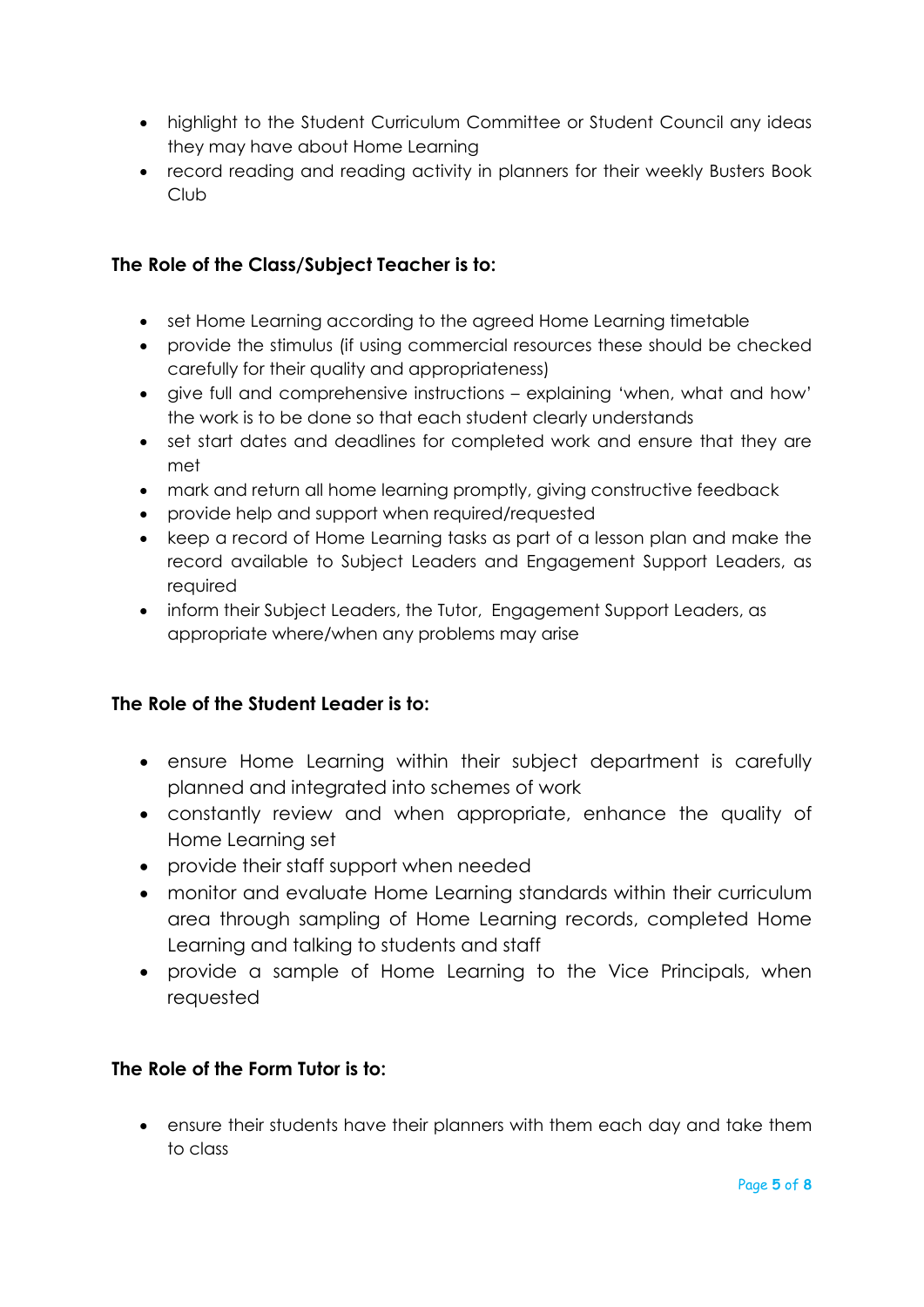- check student planners regularly to check home learning is being set and recorded or to respond to messages from parents and carers
- ensure subject class teachers/Subject Leaders/ Engagement Support Leaders are informed of any messages/feedback from parents/carers
- support students in their tutor group in developing positive BATL
- record weekly Buster's Book Club results by the deadline

#### **The Role of the Vice Principals, Assistant Principals and Associate principals is to:**

- support Subject Leaders and Engagement Support Leaders with any Home Learning issues if/as they arise
- develop classroom practice to enhance Home Learning across the academy
- review examples of Home Learning and talk to students/staff according to the agreed monitoring programme using Home Learning monitoring criteria
- monitor and evaluate the Home Learning policy
- report on Home Learning as part of the English, maths and PSHCE department reviews
- Should we add in the role of the Subject Leader…ie. Monitoring home learning set as part of Subject Leader Monitoring weeks, reporting in their department reviews as appropriate e.g. for maths, English and Life Skills. Also reference that It is the role of the Subject Leader to monitor home learning as part of ongoing scrutiny and quality assurance measures.

#### **The Role of Parents & Carers:**

We value the support of parents/carers and we believe that this policy will be successful if there is a strong partnership between home setting and Bradfields. We recognise that all students need leisure time and hope that our policy reflects a balance so students can extend and consolidate their learning with parental support while still allowing 'down time'.

Parents & Carers can assist by:

- providing a table, chair, appropriate writing equipment and a quiet place to work
- establishing with their child[ren] when Home Learning is to be done and ensuring that there is also a balance with the important opportunity for 'down time' too
- giving their child[ren] positive praise for the completion of their Home Learning
- monitoring the time spent on individual tasks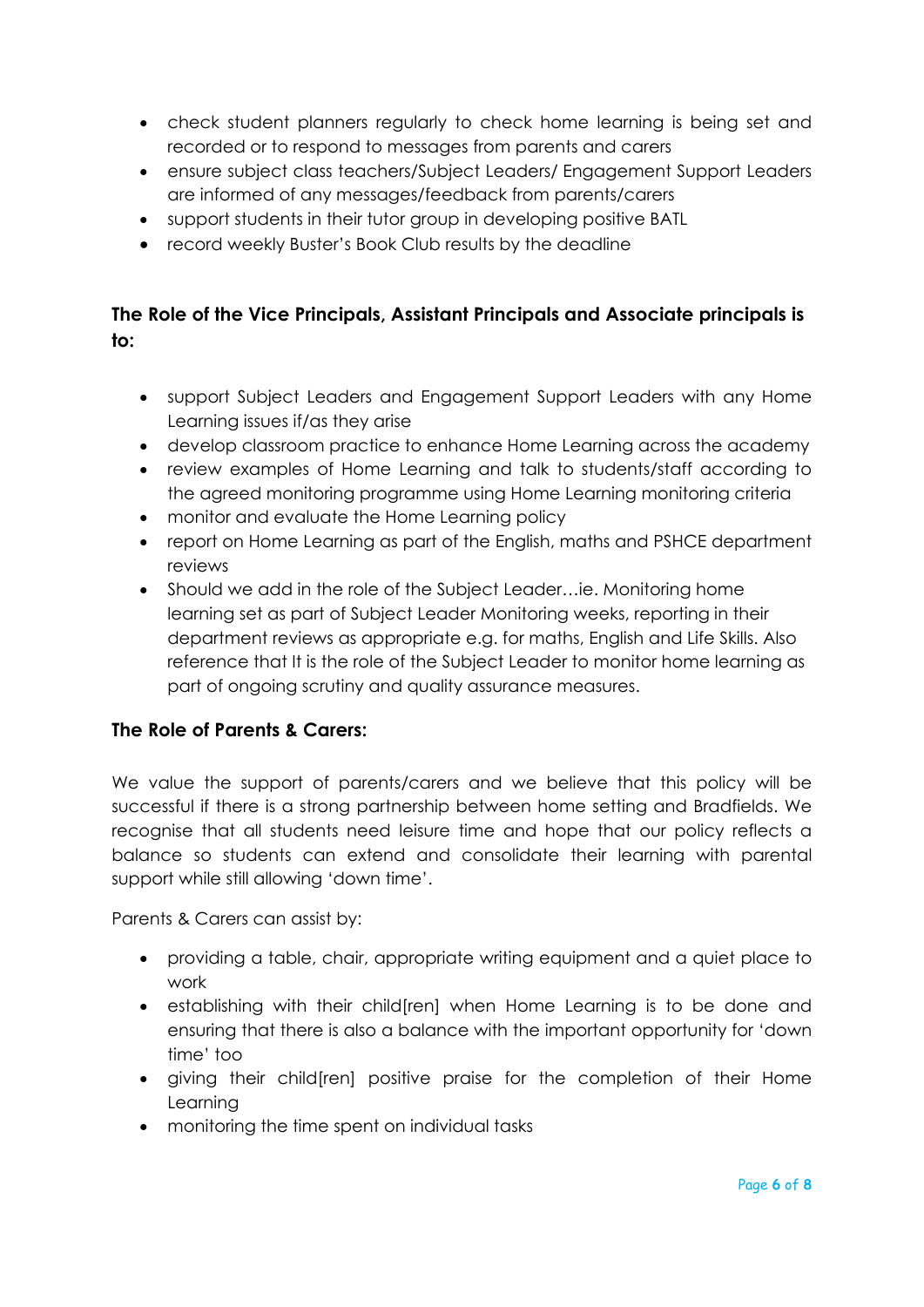- ensuring that outside clubs do not hamper their child[ren]'s quality of work and put a them under undue pressure
- checking presentation and content of all Home Learning being returned to the academy
- providing the academy with feedback/information about successes/problems through the student planner or by contacting the teacher directly

Bradfields Academy will support parents/carers by ensuring they are informed on of the themes or topics of Home Learning. The academy will provide opportunities to parents/carers to attend support workshops led for the core subjects; and, will provide written guidance and support to enable parents/carers to support their child[ren] with their Home Learning.

#### **Incentives for completion of Home Learning include:**

- high quality Home Learning and a good work ethos should be sensitively praised in class
- Home learning should be included [where appropriate] in display work
- Merits and rewards for achievement and sustained effort should be awarded for good Home Learning
- exceptional pieces of Home Learning being acknowledged by a subject department letter and/or postcard being sent home
- reference being made in Community Achievement Assemblies
- the Engagement Support Leaders making special reference to the achievement in the bi-termly Subject Awards Assemblies

#### **Incomplete Home Learning, what happens?**

When Home Learning is not completed, teachers should initially support the student and ensure the tasks set meet the student's needs. If this is so, then the following could be used to encourage completion of Home Learning:

- Class teacher: discussion with the student, informing parents/carers via student planners, detentions may be set depending on the circumstances and the individual.
- Subject Leader: discussion and negotiation with referred student, informing parents/carers by the student planner. Letter to parents/carers and detention if necessary.